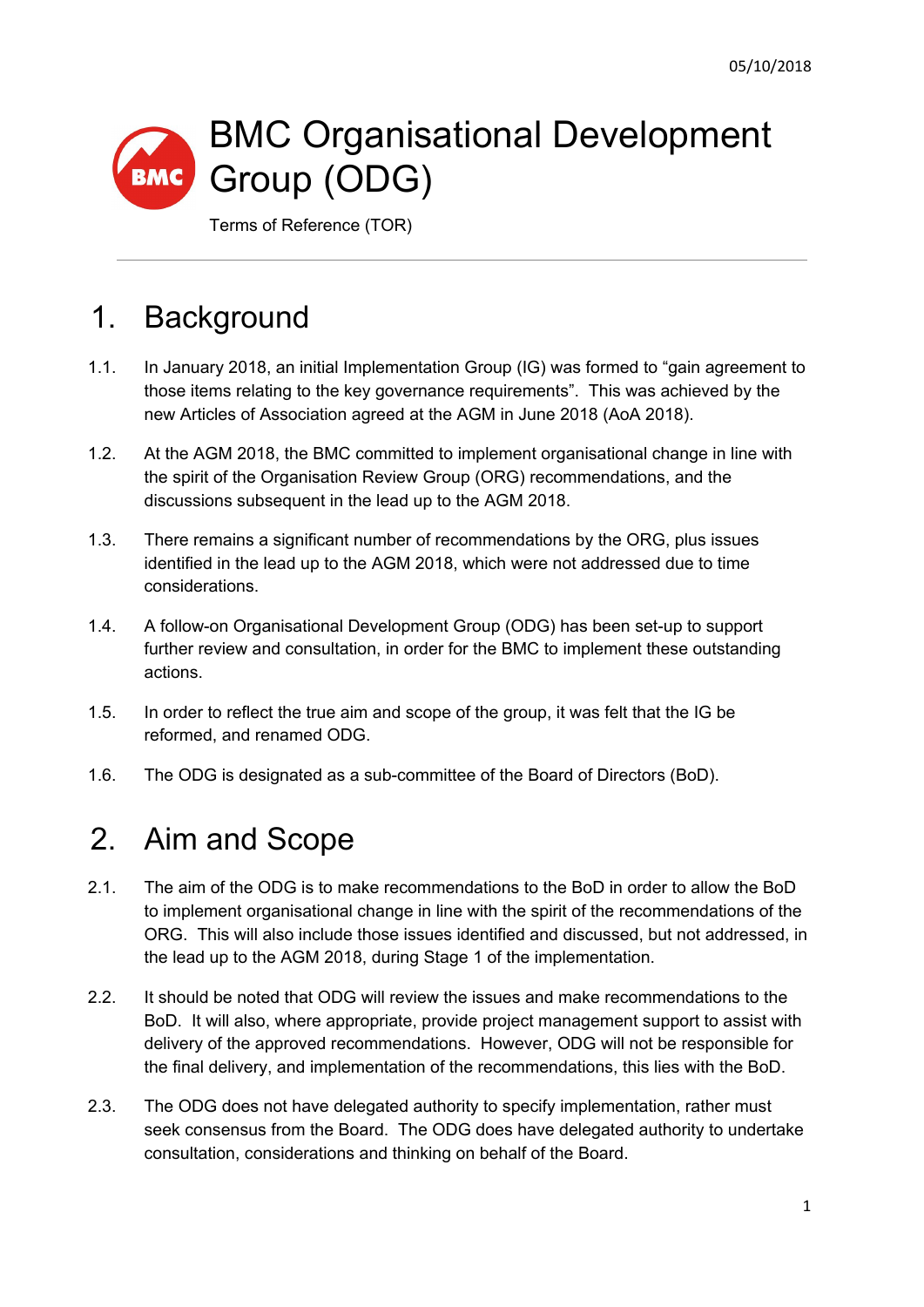# 3. Objectives

- 3.1. Based on the recommendations and outstanding actions detailed in the ODG Recommendations Matrix, the ODG are tasked to review the possible options and provide recommendations to the appropriate decision making body on the most appropriate way to deliver an outcome in the spirit of the ORG Report.
- 3.2. An important function of the ODG (and any sub-groups it establishes) will be to assess the feasibility of implementation options, including cost-benefit analysis, to allow informed decisions to be made on the recommended changes and their delivery timelines and to communicate these to, and gain agreement from, the BoD.
- 3.3. The ODG will work under the general principles of:
	- Transparency of operations
	- Ongoing consultation and communications
	- Roles to ODG and its sub groups recruited openly and transparently, on a skills basis
	- Being broadly representative of the BMC membership
	- Making recommendations in line with the spirit of the ORG recommendations, as approved by the members at the AGM 2018

### 4. Roles and Responsibilities

#### 4.1. ODG

- 4.1.1. The role of the ODG is fundamentally to consult and work with the relevant parties in order to make recommendations to the BoD to ensure organisational change for the BMC occurs in line with the spirit of the ORG recommendations.
- 4.1.2. The BMC Board of Directors (BoD) remains primarily responsible for the implementation of overall organisational change.
- 4.1.3. The ODG will consult and duly consider the view of the National Council, and where required by AoA, will ensure that approval of the National Council is sought.
- 4.1.4. ODG are responsible for making recommendations to the Board, National Council and Members on the delivery of the ORG recommendations and other issues. The recommendations must be timely and include sufficient information to allow informed decisions to be made by the Board, NC or Members.

#### 4.2. Workstreams and Workstream Groups

4.2.1. The work of the ODG will be segmented into Workstreams.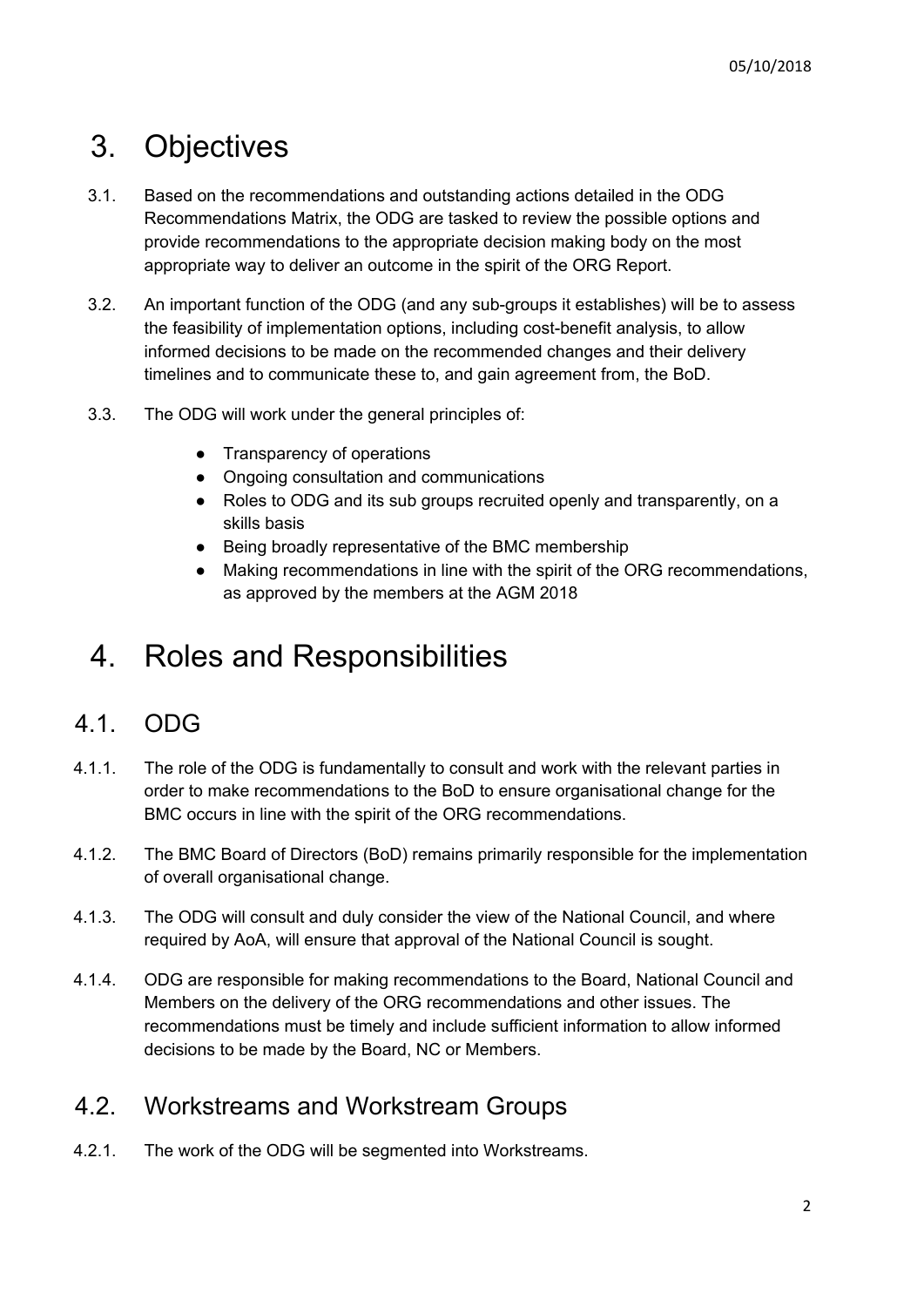- 4.2.2. The Workstreams will be put in two Workstream Groups:
	- **Board led Workstreams**
	- National Council/Member led Workstreams
- 4.2.3. The CEO will oversee the Board led Workstreams.
- 4.2.4. The President will oversee the National Council/Member led Workstreams.
- 4.2.5. It is recognised that there will be some overlap between Workstreams, and Workstream Groups, and this will need to be reflected in the transparent and joined up approach from the ODG, National Council and Board of Directors.
- 4.2.6. Each Workstream will be allocated a Workstream lead.
- 4.2.7. The role of the Workstream lead is to coordinate the various actions within the Workstream. They are also responsible for ensuring actions from their Workstreams inform, and are informed by, the other Workstreams to ensure cohesion within the wider ODG work.
- 4.2.8. Where sub-groups or individuals participate in a Workstream, the scope and role of their participation will be defined by ToRs drafted by the Workstream Lead in line with the overall ToRs for the ODG, or drafted directly by the ODG as appropriate.

#### 4.3. Sub-Groups

- 4.3.1. Sub-Groups are set up to address specific actions, usually where there are additional resource requirements, or where wider engagement is required.
- 4.3.2. Sub-Groups are required to work within their specific ToRs, drafted by the Workstream Lead, in liaison with the ODG. They will be expected to support, and take direction from, the ODG and Workstream Lead in order to ensure their work is cohesive with work in their, or other Workstreams. Ultimately, ODG are solely responsible for the recommendations it makes to the BoD.

### 5. Ways of Working

#### 5.1. Decision Making

5.1.1. ODG decisions will be based on a simple majority vote of members at the meeting. In the case of a split vote the Chair will hold the deciding vote.